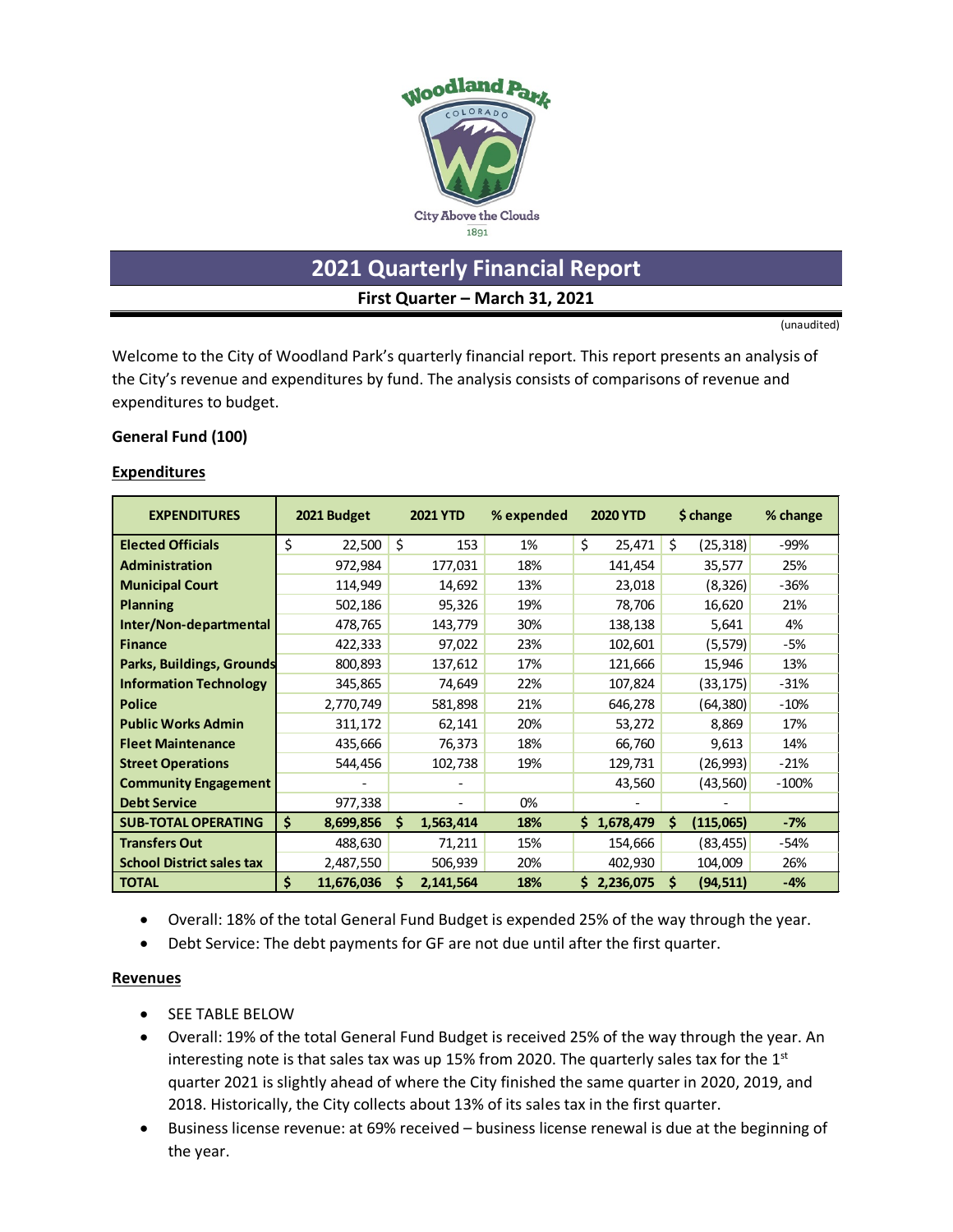| <b>REVENUE</b>                              | 2021 Budget           | <b>2021 YTD</b> | %<br>received | <b>2020 YTD</b>    | \$ change       | % change |
|---------------------------------------------|-----------------------|-----------------|---------------|--------------------|-----------------|----------|
| <b>Taxes</b>                                |                       |                 |               |                    |                 |          |
| property tax                                | \$<br>1,958,414       | \$<br>702,380   | 36%           | \$<br>731,222      | \$<br>(28, 842) | $-4%$    |
| specific ownership tax                      | 220,000               | 35,818          | 16%           | 38,313             | (2, 495)        | $-7%$    |
| sales tax - 2%                              | 4,529,286             | 678,933         | 15%           | 565,347            | 113,586         | 20%      |
| sales tax - school district - 1.09%         | 2,487,550             | 370,019         | 15%           | 326,353            | 43,666          | 13%      |
| sales tax late fees                         | 3,693                 | 1,298           | 35%           | 1,122              | 176             | 16%      |
| vehicle use tax                             | 200,000               | 70,784          | 35%           | 40,712             | 30,072          | 74%      |
| construction use tax                        | 70,000                | 20,182          | 29%           | 14,458             | 5,724           | 40%      |
| franchise/occupation tax                    | 297,708               | 65,941          | 22%           | 4,000              | 61,941          | 1549%    |
| <b>Total Taxes</b>                          | 9,766,651             | 1,945,355       | 20%           | 1,721,527          | 223,828         | 13%      |
|                                             |                       |                 |               |                    |                 |          |
| <b>Licenses and Permits</b>                 |                       |                 |               |                    |                 |          |
| business licenses                           | 113,000               | 77,967          | 69%           | 110,686            | (32, 719)       | $-30%$   |
| other licenses/permits                      | 9,000                 | 4,252           | 47%           | 3,313              | 939             | 28%      |
| <b>Total Licenses and Permits</b>           | 122,000               | 82,219          | 67%           | 113,999            | (31,780)        | $-28%$   |
|                                             |                       |                 |               |                    |                 |          |
| Intergovernmental                           |                       |                 |               |                    |                 |          |
| highway user tax                            | 130,388               | 19,826          | 15%           | 48,581             | (28, 755)       | -59%     |
| <b>E911 PSAP funding</b>                    | 200,000               |                 | 0%            |                    |                 |          |
| road and bridge                             | 19,000                | 7,057           | 37%           | 6,930              | 127             | 2%       |
| <b>DOLA</b> grants                          | 55,000                |                 | 0%            | 2,380              | (2,380)         | $-100%$  |
|                                             | 35,000                | 4,825           | 14%           | 5,338              | (513)           | $-10%$   |
| motor vehicle registration<br>cigarette tax |                       |                 | 0%            | 1,541              | (1, 541)        | $-100%$  |
|                                             | 17,000                |                 |               |                    |                 |          |
| severance tax                               | 35,062                |                 | 0%            |                    |                 |          |
| other intergovermental                      | 75,500                |                 | 0%            | 6,600              | (6,600)         | $-100%$  |
| <b>Total Intergovernmental</b>              | 566,950               | 31,708          | 6%            | 71,370             | (39, 662)       | -56%     |
|                                             |                       |                 |               |                    |                 |          |
| <b>Charges for Services</b>                 |                       |                 |               |                    |                 |          |
| court fees                                  | 14,300                | 3,670           | 26%           | 3,200              | 470             | 15%      |
| police fees                                 | 60,328                | 3,907           | 6%            | (27, 715)          | 31,622          | $-114%$  |
| planning fees                               | 41,300                | 8,934           | 22%           | 2,884              | 6,050           | 210%     |
| building permit fees                        | 22,000                | 6,494           | 30%           | 3,649              | 2,845           | 78%      |
| public works fees                           | 2,500                 | 328             | 13%           | 668                | (340)           | $-51%$   |
| build-a-generation/teen center              |                       |                 | n/a           | 173                | (173)           | $-100%$  |
| cemetery fees                               | 1,000                 | 850             | 85%           | 1,788              | (938)           | $-52%$   |
| <b>Total Charges for Services</b>           | 141,428               | 24,183          | 17%           | (15, 353)          | 39,536          | $-258%$  |
|                                             |                       |                 |               |                    |                 |          |
| <b>Fines and Forfeitures</b>                | 64,236                | 18,081          | 28%           | 25,170             | (7,089)         | $-28%$   |
|                                             |                       |                 |               |                    |                 |          |
| <b>Other</b>                                |                       |                 |               |                    |                 |          |
| investment earnings                         | 20,000                |                 | 0%            | 5,105              | (5, 105)        | $-100%$  |
| grants/contributions/donations              |                       |                 | n/a           |                    |                 |          |
| miscellaneous                               | 158,800               | 36,081          | 23%           | 43,588             | (7, 507)        | $-17%$   |
|                                             |                       |                 |               |                    |                 |          |
| <b>Total Other</b>                          | 243,036               | 36,081          | 15%           | 48,693             | (12, 612)       | $-26%$   |
|                                             |                       |                 |               |                    |                 |          |
| <b>Transfers In</b>                         | 837,219               | 117,085         | 14%           | 141,629            | (24, 544)       | $-17%$   |
|                                             |                       |                 |               |                    |                 |          |
| <b>Total</b>                                | \$<br>$11,677,284$ \$ | 2,254,712       | 19%           | \$<br>2,107,035 \$ | 147,677         | 7%       |

At the end of the first quarter, the fund balance in the General Fund was \$4,288,744. Of this, \$2,601,613 is unrestricted/unassigned.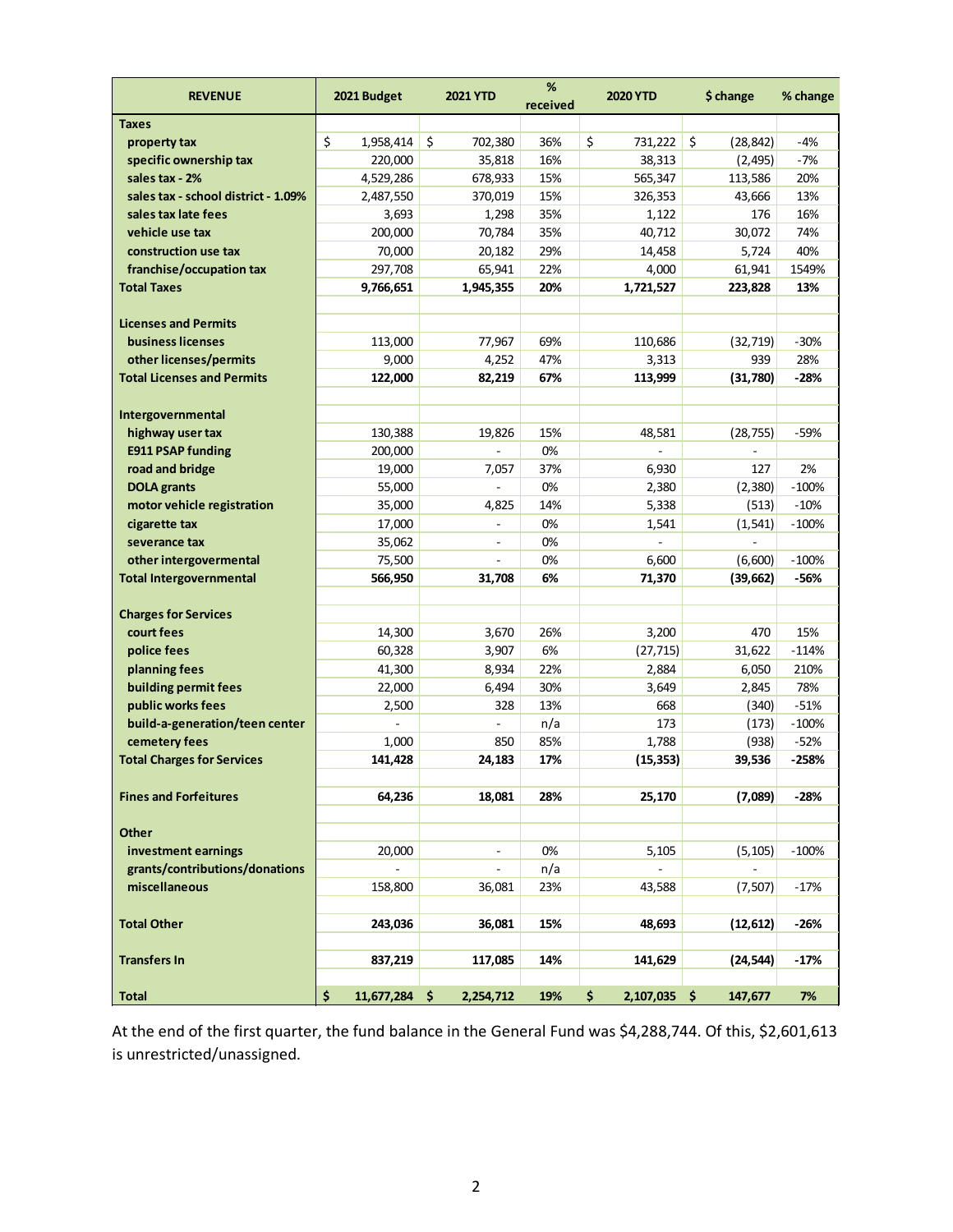| <b>General Fund Summary</b>                     | 2021 Budget                   |      | <b>2021 YTD</b>        | % received/<br>expended |
|-------------------------------------------------|-------------------------------|------|------------------------|-------------------------|
| beginning fund balance<br>Irevenue              | $$4,175,596$ \$<br>11,677,284 |      | 4,175,596<br>2,254,712 | 19%                     |
| expenditures<br>ending fund balance             | 11,676,036<br>4,176,844       | S.   | 2,141,564<br>4,288,744 | 18%                     |
| fund balance designations                       |                               |      |                        |                         |
| nonspendable<br>restricted for emergencies      | \$<br>730,386<br>956,745      | - \$ | 730,386<br>956,745     |                         |
| unrestricted, unassigned<br>ending fund balance | 2,489,713<br>4,176,844        | Ś.   | 2,601,613<br>4,288,744 |                         |

### **Culture and Recreation Fund (220)**

| <b>CULTURE AND RECREATION FUND</b>                                                                                                          |          | 2021 Budget                                   |         | <b>2021 YTD</b>                       | %<br>received/<br>expended |         | <b>2020 YTD</b>                        |         | \$ change                                        | % change                          |
|---------------------------------------------------------------------------------------------------------------------------------------------|----------|-----------------------------------------------|---------|---------------------------------------|----------------------------|---------|----------------------------------------|---------|--------------------------------------------------|-----------------------------------|
| Revenue<br><b>Parks and Recreation</b><br><b>Woodland Aquatic Center</b><br><b>Cultural Center</b><br><b>Transfer In/Support</b>            | \$       | $125,020$ \$<br>417,000<br>139,500<br>530,035 |         | 26,725<br>51,419<br>9,562<br>82,344   | 21%<br>12%<br>7%<br>16%    | Ś.      | 15,658<br>62,748<br>23,777<br>170,119  | Ŝ       | 11,067<br>(11, 329)<br>(14, 215)<br>(87, 775)    | 71%<br>$-18%$<br>$-60%$<br>$-52%$ |
| <b>Total Revenue</b>                                                                                                                        | Ś        | 1,211,555                                     | Ŝ       | 170.050                               | 14%                        | \$.     | 272,302                                | Ś       | (102, 252)                                       | $-38%$                            |
| <b>Expenditures</b><br><b>Parks and Recreation</b><br><b>Woodland Aquatic Center</b><br><b>Cultural Center</b><br><b>Total Expenditures</b> | \$<br>\$ | 337,939<br>734,657<br>138,468<br>1,211,064    | -S<br>s | 52,106<br>95,003<br>22,941<br>170,050 | 15%<br>13%<br>17%<br>14%   | Ś.<br>Ś | 62,221<br>180,514<br>30,532<br>273,267 | Ŝ.<br>s | (10, 115)<br>(85, 511)<br>(7, 591)<br>(103, 217) | $-16%$<br>-47%<br>$-25%$<br>-38%  |
|                                                                                                                                             |          |                                               |         |                                       |                            |         |                                        |         |                                                  |                                   |

- Revenues are 14% received 25% of the way through the year.
- Parks and Recreation is 14% expended with 21% of budgeted revenues received.
- Cultural Center budget is 17% expended with 7% of budgeted revenues received. Before COVID-19, the Cultural Center was very busy with bookings and events.
- Woodland Aquatic Center budget is 13% expended with 12% of budgeted revenues received.
	- o The following table provides further detail of the financial operations of the Woodland Aquatic Center.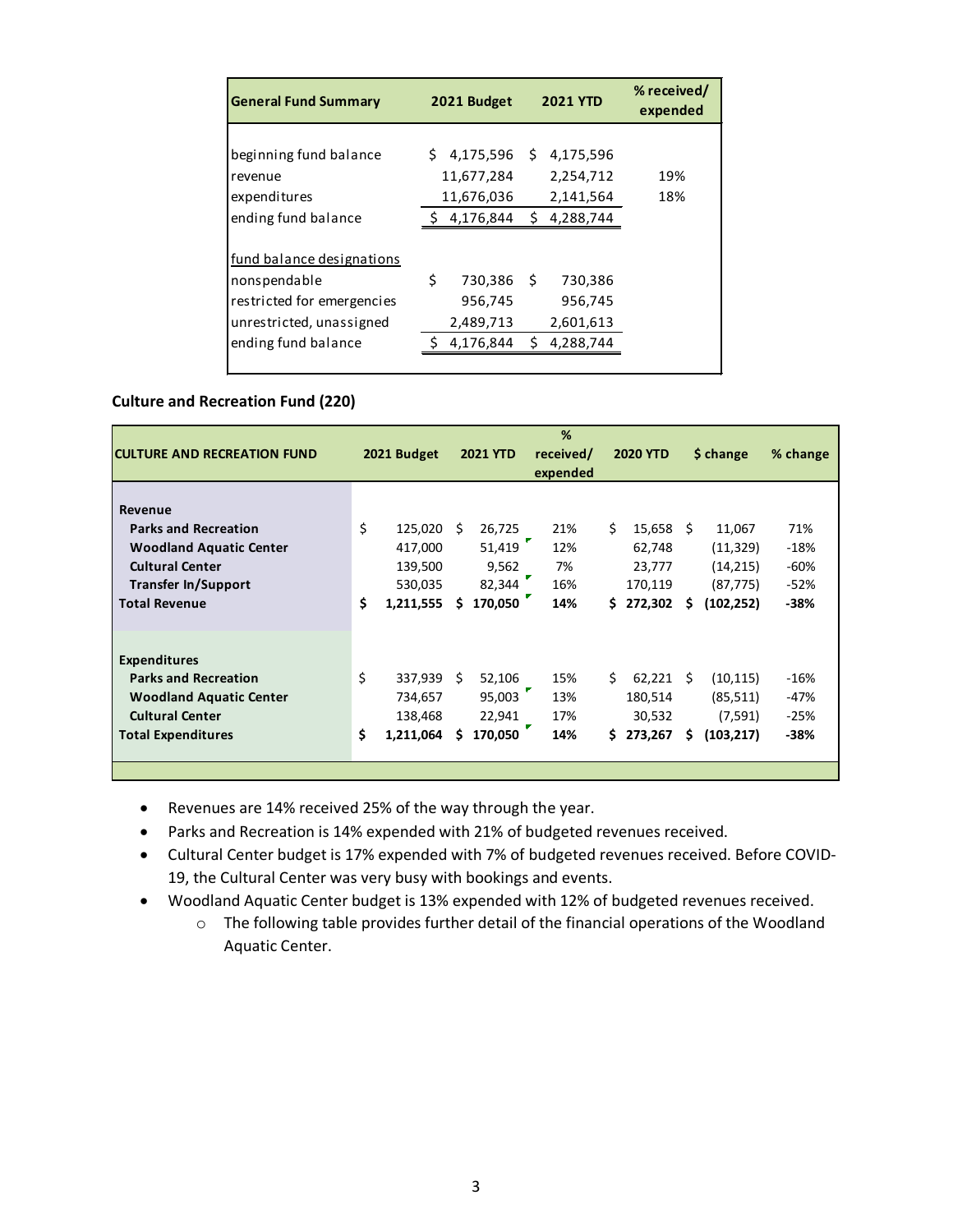| <b>WOODLAND AQUATIC CENTER</b> |    | 2021 Budget |    | <b>2021 YTD</b> | $%$ rec/exp |    | <b>2020 YTD</b> |    | \$ change | % change |
|--------------------------------|----|-------------|----|-----------------|-------------|----|-----------------|----|-----------|----------|
|                                |    |             |    |                 |             |    |                 |    |           |          |
| Revenue                        |    |             |    |                 |             |    |                 |    |           |          |
| <b>Fitness Programs</b>        |    | 22,000      |    | 4,997           | 23%         |    | 4,140           |    | 857       | 21%      |
| <b>Sports Programs</b>         |    |             |    |                 |             |    |                 |    |           |          |
| <b>Sports Programs</b>         |    |             |    | 2,144           |             |    | 8,157           |    | (6,013)   | $-74%$   |
| <b>Silver Sneakers Program</b> |    | 8,500       |    |                 | 0%          |    | 813             |    | (813)     | $-100%$  |
| <b>Daily Use Fees</b>          |    | 120,000     |    | 10,204          | 9%          |    | 14,754          |    | (4,550)   | $-31%$   |
| <b>Pass and Punch Cards</b>    |    | 169,000     |    | 16,898          | 10%         |    | 19,688          |    | (2,790)   | $-14%$   |
| <b>Merchandise Sales</b>       |    | 6,000       |    | 155             | 3%          |    | 528             |    | (373)     | $-71%$   |
| <b>Facility Rentals</b>        |    | 30,000      |    | 8,585           | 29%         |    | 7,679           |    | 906       | 12%      |
| <b>Special Events</b>          |    | 3,500       |    | 40              | 1%          |    | 146             |    | (106)     | $-73%$   |
| <b>Concessions</b>             |    | 12,000      |    | $\overline{2}$  | 0%          |    |                 |    | 2         |          |
| <b>Contributions/Donations</b> |    | 1,000       |    | 100             | 10%         |    | 38              |    | 62        | 163%     |
| <b>Total Revenue</b>           | Ś  | 417,000     | Ŝ  | 51,419          | 12%         | \$ | 62,748          | \$ | (11, 329) | $-22%$   |
|                                |    |             |    |                 |             |    |                 |    |           |          |
|                                |    |             |    |                 |             |    |                 |    |           |          |
| <b>Expenditures</b>            |    |             |    |                 |             |    |                 |    |           |          |
| <b>Salary and Benefits</b>     | \$ | 509,448     | S. | 54,755          | 11%         |    | \$115,897       | Ś  | (61, 142) | $-53%$   |
| <b>Purchased Services</b>      |    | 18,709      |    | 8,792           | 47%         |    | 8,792           | \$ |           | 0%       |
| <b>Operating Expenditures</b>  |    | 193,700     |    | 30,848          | 16%         |    | 53,818          | Ŝ. | (22, 970) | $-43%$   |
| <b>Supplies</b>                |    | 12,800      |    | 608             | 5%          |    | 2,007           | Ŝ. | (1, 399)  | $-70%$   |
| <b>Total Expenditures</b>      | \$ | 734,657     | Ŝ. | 95,003          | 13%         | Ś. | 180,514         | \$ | (85, 511) | -90%     |
|                                |    |             |    |                 |             |    |                 |    |           |          |
|                                |    |             |    |                 |             |    |                 |    |           |          |

The fund balance in the Culture and Recreation Fund on March 31 was \$196,923.

| <b>Culture and Recreation Fund</b><br>Summary                                                | 2021 Budget |                                              |            | <b>2021 YTD</b>                          | % received/<br>expended |
|----------------------------------------------------------------------------------------------|-------------|----------------------------------------------|------------|------------------------------------------|-------------------------|
| beginning fund balance<br>revenue<br>expenditures<br>ending fund balance                     | \$<br>Ś.    | 196,923<br>1,211,555<br>1,211,064<br>197,414 | - \$<br>Ś. | 196,923<br>170,050<br>170,050<br>196,923 | 14%<br>14%              |
| fund balance designations<br>nonspendable<br>unrestricted, unassigned<br>ending fund balance | \$<br>Ś     | 85,003<br>112,411<br>197,414                 | S.<br>\$   | 85,003<br>111,920<br>196,923             |                         |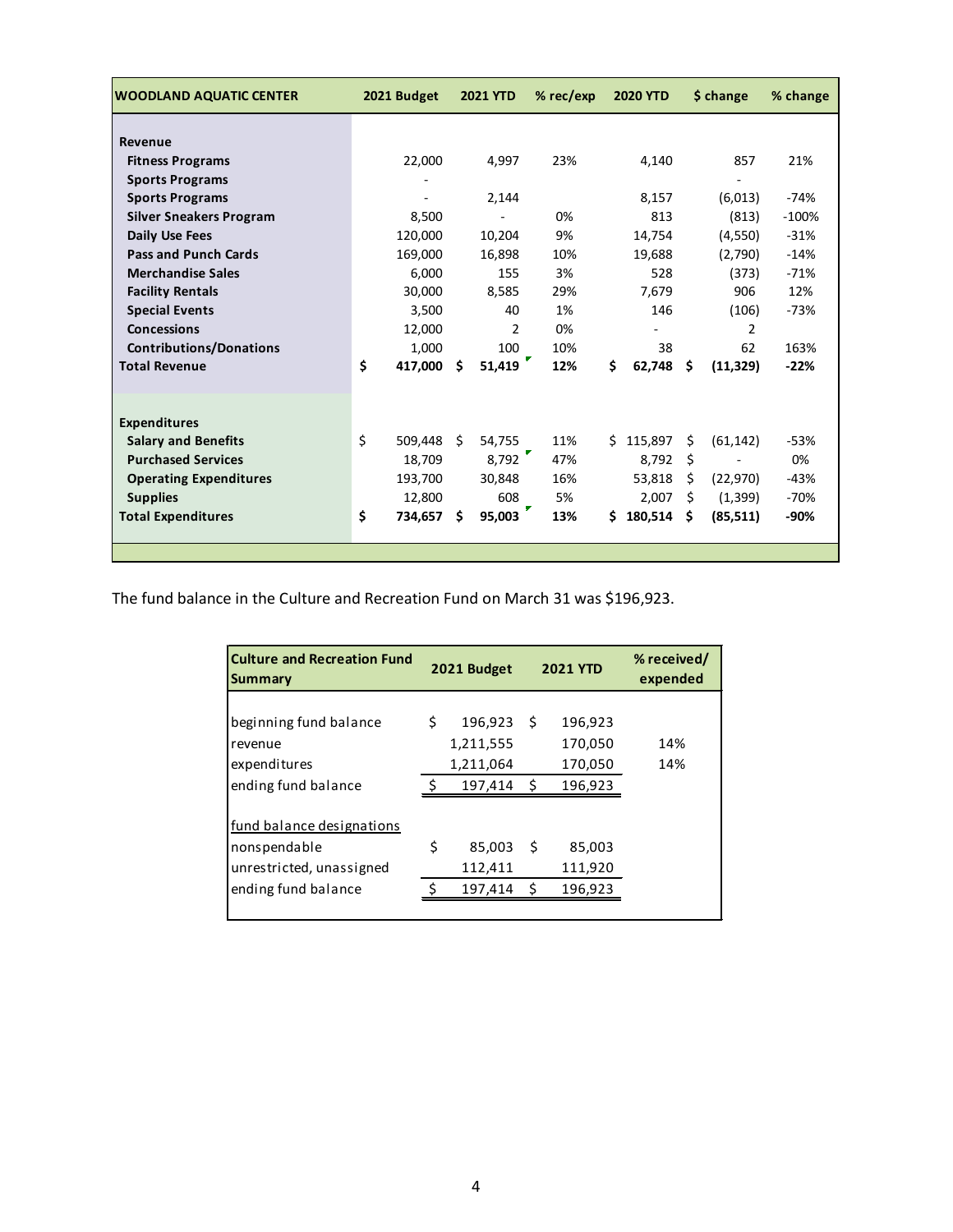| <b>ISTREET CAPITAL IMPROVEMENT FUND</b> |    | 2021 Budget    |    | <b>2021 YTD</b>          | %<br>received/ |    | <b>2020 YTD</b> |      | \$ change | % change |
|-----------------------------------------|----|----------------|----|--------------------------|----------------|----|-----------------|------|-----------|----------|
|                                         |    |                |    |                          |                |    |                 |      |           |          |
| Revenue                                 |    |                |    |                          |                |    |                 |      |           |          |
| sales tax - 1%                          | \$ | 2,266,269      | S. | 339,467                  | 15%            | Ś. | 289,526         | - \$ | 49,941    | 17%      |
| transportation capital fees             |    | 12,500         |    | 8,688                    | 70%            |    | 1,114           |      | 7,574     | 680%     |
| vendor fee & late fee - sales tax       |    |                |    | 289                      | n/a            |    | 10,441          |      | (10, 152) | $-97%$   |
| grant                                   |    |                |    |                          | n/a            |    |                 |      |           |          |
| interest                                |    | 13,500         |    | $\overline{\phantom{a}}$ | 0%             |    | 8,737           |      | (8,737)   | $-100%$  |
| <b>Total Revenue</b>                    | \$ | 2,292,269      |    | \$348,444                | 15%            | Ś. | 309,818         | -S   | 38,626    | 12%      |
|                                         |    |                |    |                          |                |    |                 |      |           |          |
|                                         |    |                |    |                          |                |    |                 |      |           |          |
| <b>Expenditures</b>                     |    |                |    |                          |                |    |                 |      |           |          |
| street paving improvements              | Ś. | $3,116,540$ \$ |    |                          | 0%             | \$ | 8,305           | - \$ | (8,305)   | $-100%$  |
| street repairs/maintenance              |    | 115,000        |    |                          | 0%             |    |                 |      |           |          |
| street restriping                       |    | 25,000         |    |                          | 0%             |    |                 |      |           |          |
| trail repairs/maintenance               |    |                |    |                          |                |    |                 |      |           |          |
| parking lot repair/maintenance          |    |                |    | ٠                        |                |    |                 |      |           |          |
| sidewalk improvements                   |    | 300,000        |    | $\overline{\phantom{0}}$ | 0%             |    |                 |      |           |          |
| machinery/equipment                     |    | 182,000        |    | -                        | 0%             |    | 5,800           |      | (5,800)   | $-100%$  |
| vehicles                                |    |                |    |                          |                |    |                 |      |           |          |
| street concrete repairs                 |    | 40,000         |    |                          | 0%             |    |                 |      |           |          |
| transfers out                           |    | 147,950        |    |                          | 0%             |    |                 |      |           |          |
| <b>Total Expenditures</b>               | Ś  | 3,926,490 \$   |    |                          | 0.0%           | \$ | 14,105          | \$   | (14, 105) | $-100%$  |
|                                         |    |                |    |                          |                |    |                 |      |           |          |
|                                         |    |                |    |                          |                |    |                 |      |           |          |

## **Street Capital Improvement Fund (410)**

The Street Capital Improvement Fund ending fund balance as of March 31 was \$2,987,005.

Most street projects cannot take place in the winter, and therefore expenditures mainly reflected in the 2<sup>nd</sup> & 3<sup>rd</sup> quarters.

| <b>Street Capital Improvements</b><br><b>Fund Summary</b>                | 2021 Budget                                      | <b>2021 YTD</b>                          | % received/<br>expended |
|--------------------------------------------------------------------------|--------------------------------------------------|------------------------------------------|-------------------------|
| beginning fund balance<br>revenue<br>expenditures<br>ending fund balance | 2,638,561<br>2,292,269<br>3,926,490<br>1,004,340 | \$2,638,561<br>348,444<br>2,987,005<br>S | 15%<br>0%               |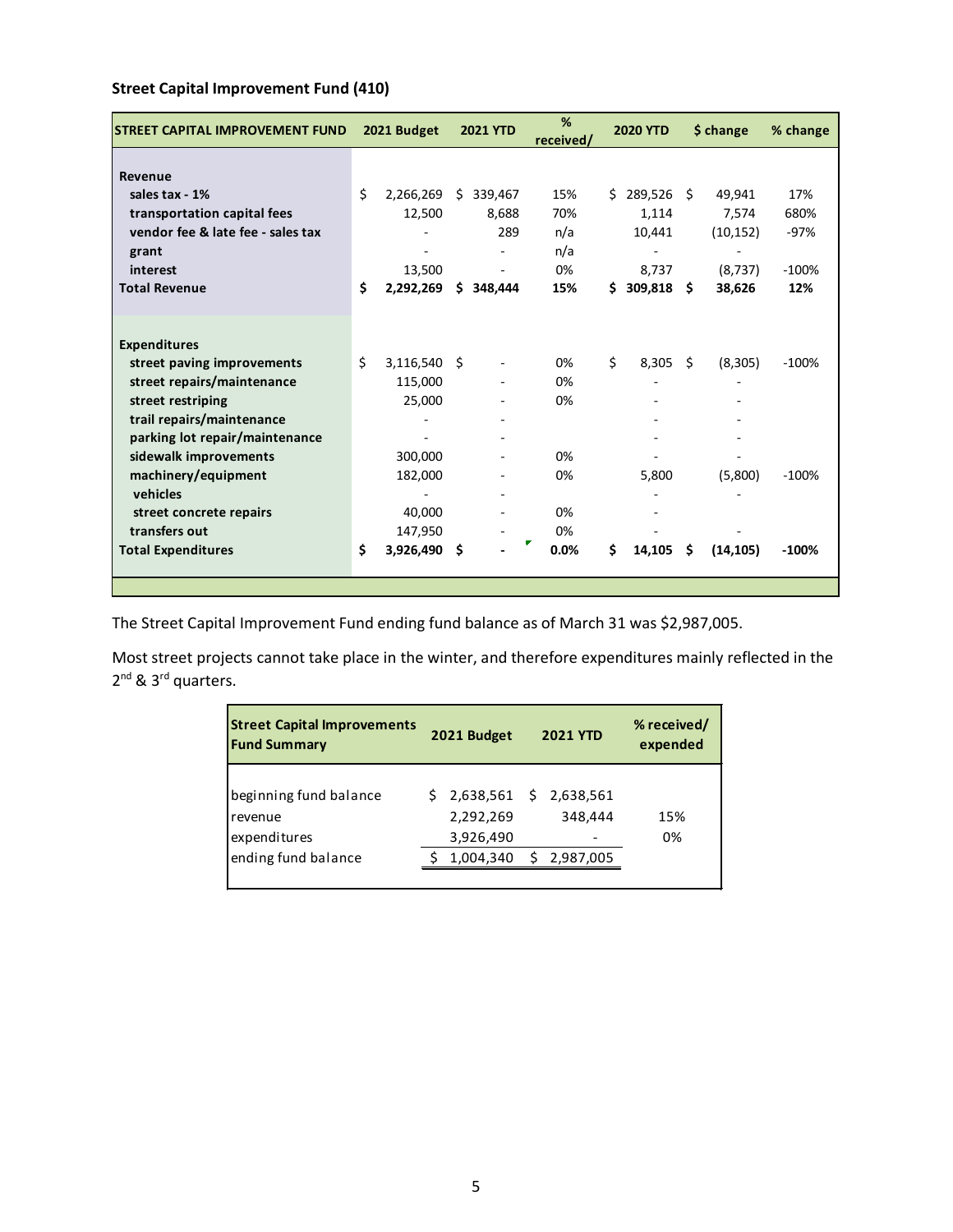| <b>ISTORMWATER MANAGEMENT</b><br><b>FUND</b>                                                         |          | 2021 Budget                         |           | <b>2021 YTD</b>                 | %<br>received/          |           | <b>2020 YTD</b>                       |          | \$ change                                       | % change                     |
|------------------------------------------------------------------------------------------------------|----------|-------------------------------------|-----------|---------------------------------|-------------------------|-----------|---------------------------------------|----------|-------------------------------------------------|------------------------------|
| Revenue<br>drainage user charges<br>drainage capital impact fees<br>interest<br><b>Total Revenue</b> | \$<br>\$ | 135,000<br>22,440<br>500<br>157,940 | - S<br>\$ | 27,499<br>14,411<br>۰<br>41,910 | 20%<br>64%<br>0%<br>27% | Ś.<br>\$. | $27,138$ \$<br>3,456<br>928<br>31,522 | \$.      | 361<br>10,955<br>(928)<br>10,388                | 1%<br>317%<br>$-100%$<br>33% |
| <b>Expenditures</b><br>transfers out - to GF<br>drainage improvements<br><b>Total Expenditures</b>   | \$<br>\$ | 147,950 \$<br>50,000<br>197,950 \$  |           | $\overline{\phantom{0}}$<br>٠   | 0%<br>0%<br>0%          | \$<br>\$  | ۰<br>$\qquad \qquad \blacksquare$     | \$<br>\$ | $\overline{\phantom{a}}$<br>٠<br>$\blacksquare$ |                              |

## **STORMWATER MANAGEMENT FUND (FORMERLY DRAINAGE DEBT SERVICE FUND) (420)**

The Stormwater Management Fund ending fund balance as of March 31 was \$322,670.

| <b>Stormwater Management</b><br><b>Fund Summary</b> | 2021 Budget                   |   | <b>2021 YTD</b>   | % received/<br>expended |
|-----------------------------------------------------|-------------------------------|---|-------------------|-------------------------|
| beginning fund balance<br>revenue<br>expenditures   | 280,760<br>157,940<br>197,950 | Ŝ | 280,760<br>41,910 | 27%<br>0%               |
| ending fund balance                                 | 240,750                       |   | 322,670           |                         |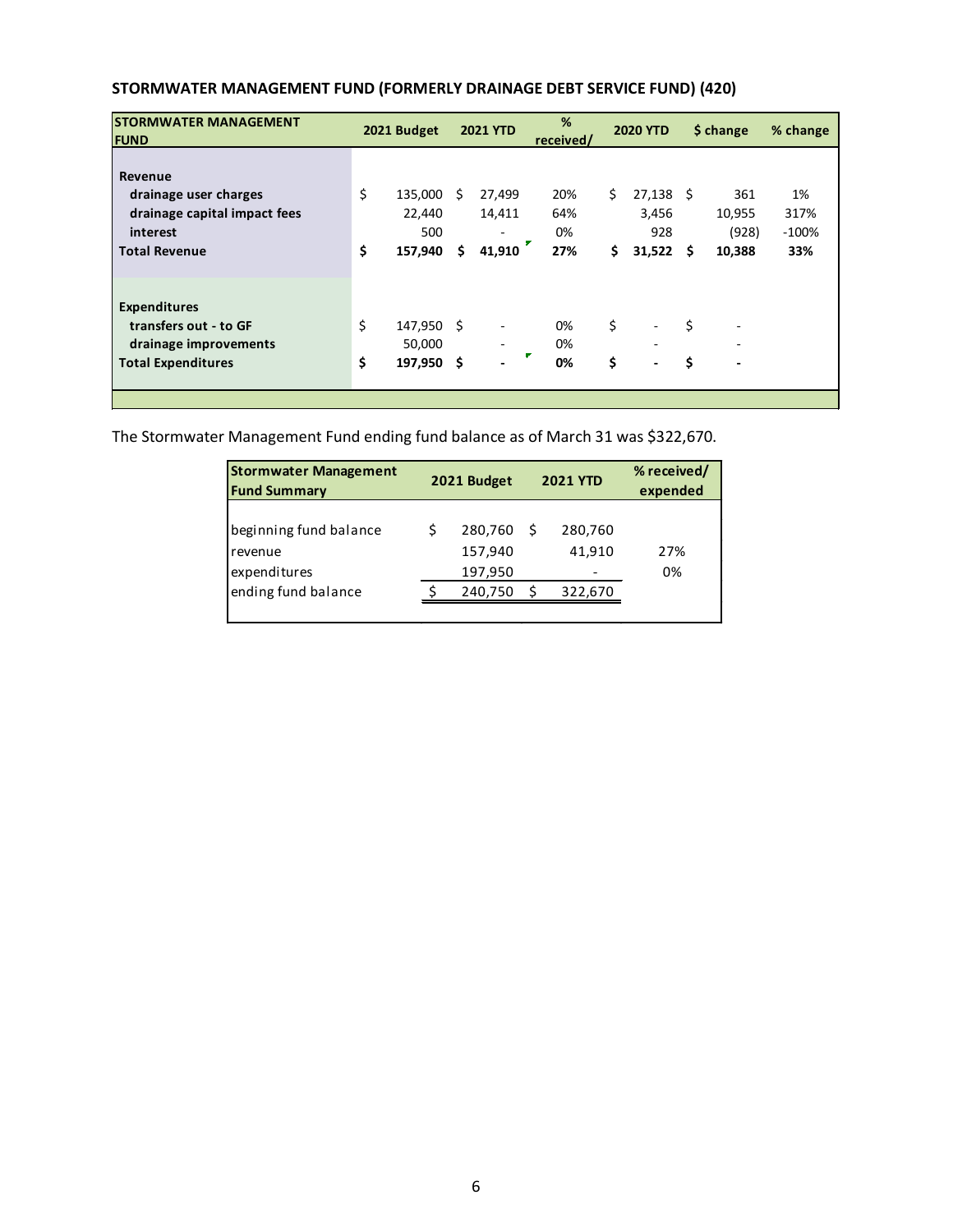# **Water Utility Fund (510)**

| <b>WATER UTILITY FUND</b>           |    | 2021 Budget |    | <b>2021 YTD</b> | %<br>received/ |    | <b>2020 YTD</b> |    | \$ change  | % change |
|-------------------------------------|----|-------------|----|-----------------|----------------|----|-----------------|----|------------|----------|
|                                     |    |             |    |                 |                |    |                 |    |            |          |
| Revenue                             |    |             |    |                 |                |    |                 |    |            |          |
| water operations                    | \$ | 1,771,900   | Ŝ. | 346,787         | 20%            |    | \$289,983\$     |    | 56,804     | 20%      |
| investment income                   |    | 60,000      |    |                 | 0%             |    | 17,392          |    | (17, 392)  | $-100%$  |
| charges for services - capital      |    | 452,940     |    | 165,552         | 37%            |    | 65,781          |    | 99,771     | 152%     |
| investment income                   |    |             |    |                 |                |    |                 |    |            |          |
| charges for services - water rights |    | 11,500      |    | 7,248           | 63%            |    | 766             |    | 6,482      | 846%     |
| investment income                   |    |             |    |                 |                |    |                 |    |            |          |
| <b>Total Revenue</b>                | \$ | 2,296,340   |    | $5\,519,587$    | 23%            | Ś. | 373,922         | \$ | 145,665    | 39%      |
|                                     |    |             |    |                 |                |    |                 |    |            |          |
|                                     |    |             |    |                 |                |    |                 |    |            |          |
| <b>Expenditures</b>                 |    |             |    |                 |                |    |                 |    |            |          |
| administration                      | \$ | 140,558     | Ŝ. | 38,055          | 27%            | Ś. | $31,213$ \$     |    | 6,842      | 22%      |
| operating expenses                  |    | 114,212     |    |                 | 0%             |    | 6,437           |    | (6, 437)   | $-100%$  |
| water treatment operations          |    | 294,943     |    | 137,946         | 47%            |    | 60,776          |    | 77,170     | 127%     |
| operating expenses - treatment      |    | 528,750     |    |                 | 0%             |    | 76,140          |    | (76, 140)  | $-100%$  |
| field services                      |    | 289,250     |    | 42,300          | 15%            |    | 39,851          |    | 2,449      | 6%       |
| utility billing/customer service    |    | 99,720      |    | 18,622          | 19%            |    | 17,181          |    | 1,441      | 8%       |
| capital outlay                      |    | 2,330,000   |    | 143,318         | 6%             |    | 33,795          |    | 109,523    | 324%     |
| transfers out to GF                 |    | 198,449     |    | 49,612          | 25%            |    | 48,479          |    | 1,133      | 2%       |
| debt service                        |    |             |    |                 |                |    | 141,672         |    | (141, 672) | $-100%$  |
| water rights                        |    | 18,000      |    | 64,500          | 358%           |    | 85,000          |    | (20, 500)  | $-24%$   |
| <b>Total Expenditures</b>           | Ś  | 4,013,882   | Ś. | 494,353         | 12%            | Ś. | 540,544         | Ŝ. | (46, 191)  | -9%      |
|                                     |    |             |    |                 |                |    |                 |    |            |          |
|                                     |    |             |    |                 |                |    |                 |    |            |          |

The Water Utility Fund ending fund balance as of March 31 was \$5,272,455.

| <b>Water Utility Fund Summary</b>                    | 2021 Budget                                         | <b>2021 YTD</b>    | % received/<br>expended |
|------------------------------------------------------|-----------------------------------------------------|--------------------|-------------------------|
| beginning funds available<br>revenue<br>expenditures | $$5,247,221$ $$5,247,221$<br>2,296,340<br>4,013,882 | 519,587<br>494,353 | 23%<br>12%              |
| ending funds available                               | 3,529,679                                           | 5,272,455          |                         |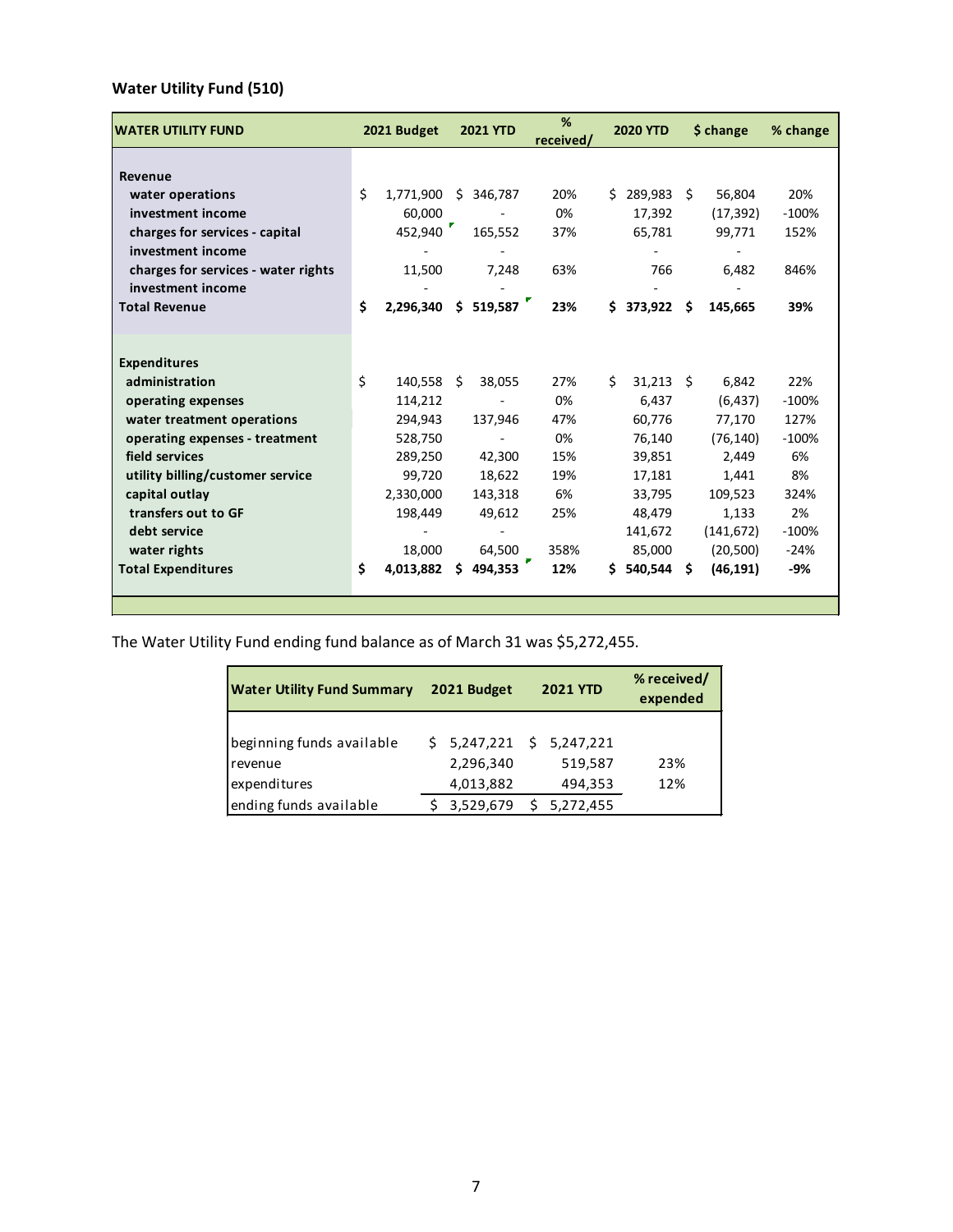# **Wastewater Utility Fund (520)**

| WASTEWATER UTILITY FUND          |    | 2021 Budget |      | <b>2021 YTD</b> | %<br>received/ |    | <b>2020 YTD</b> |     | \$ change | % change |
|----------------------------------|----|-------------|------|-----------------|----------------|----|-----------------|-----|-----------|----------|
|                                  |    |             |      |                 |                |    |                 |     |           |          |
| Revenue                          | Ś. |             |      |                 |                |    |                 |     |           |          |
| wastewater operations + interest |    | 1,215,012   | Ŝ.   | 246,464         | 20%            |    | \$255,818       |     | (9, 354)  | -4%      |
| wastewater capital + interest    |    | 816,060     |      | 231,600         | 28%            |    | 147,584         |     | 84,016    | 57%      |
| <b>Total Revenue</b>             | Ś  | 2,031,072   |      | \$478,064       | 24%            |    | \$403,402       | - Ś | 74,662    | 19%      |
|                                  |    |             |      |                 |                |    |                 |     |           |          |
|                                  |    |             |      |                 |                |    |                 |     |           |          |
| <b>Expenditures</b>              |    |             |      |                 |                |    |                 |     |           |          |
| administration + operating       | \$ | 163,110     | - \$ | 21,048          | 13%            | Ś. | $21,305$ \$     |     | (257)     | $-1%$    |
| wastewater treatment operations  |    | 695,882     |      | 147,264         | 21%            |    | 139,227         |     | 8,037     | 6%       |
| field services                   |    | 171,787     |      | 29,324          | 17%            |    | 29,733          |     | (409)     | $-1%$    |
| utility billing/customer service |    | 41,284      |      | 8,253           | 20%            |    | 8,843           |     | (590)     | -7%      |
| capital outlay                   |    |             |      |                 |                |    |                 |     |           |          |
| treatment plant improvements     |    | 111,900     |      | 22,859          | 20%            |    |                 |     | 22,859    |          |
| machinery/equipment              |    | 20,000      |      |                 | 0%             |    |                 |     |           |          |
| debt service                     |    | 451,511     |      | 175,755         | 39%            |    | 620,699         |     | (444,944) | -72%     |
| transfers out to GF              |    | 164,870     |      | 41,218          | 25%            |    | 40,812          |     | 406       | 1%       |
| <b>Total Expenditures</b>        | \$ | 1,820,344   | Ŝ.   | 445,721         | 24%            | Ś  | 860,619         | \$  | (414,898) | $-48%$   |
|                                  |    |             |      |                 |                |    |                 |     |           |          |
|                                  |    |             |      |                 |                |    |                 |     |           |          |

The Wastewater Utility Fund ending fund balance as of March 31 was \$4,211,208.

| <b>Water Utility Fund Summary</b>                                              | 2021 Budget                         | <b>2021 YTD</b>                                              | % received/<br>expended |  |  |
|--------------------------------------------------------------------------------|-------------------------------------|--------------------------------------------------------------|-------------------------|--|--|
| beginning funds available<br>revenue<br>expenditures<br>ending funds available | 2,296,340<br>4,013,882<br>3,529,679 | $$5,247,221$ $$5,247,221$<br>519,587<br>494,353<br>5,272,455 | 23%<br>12%              |  |  |